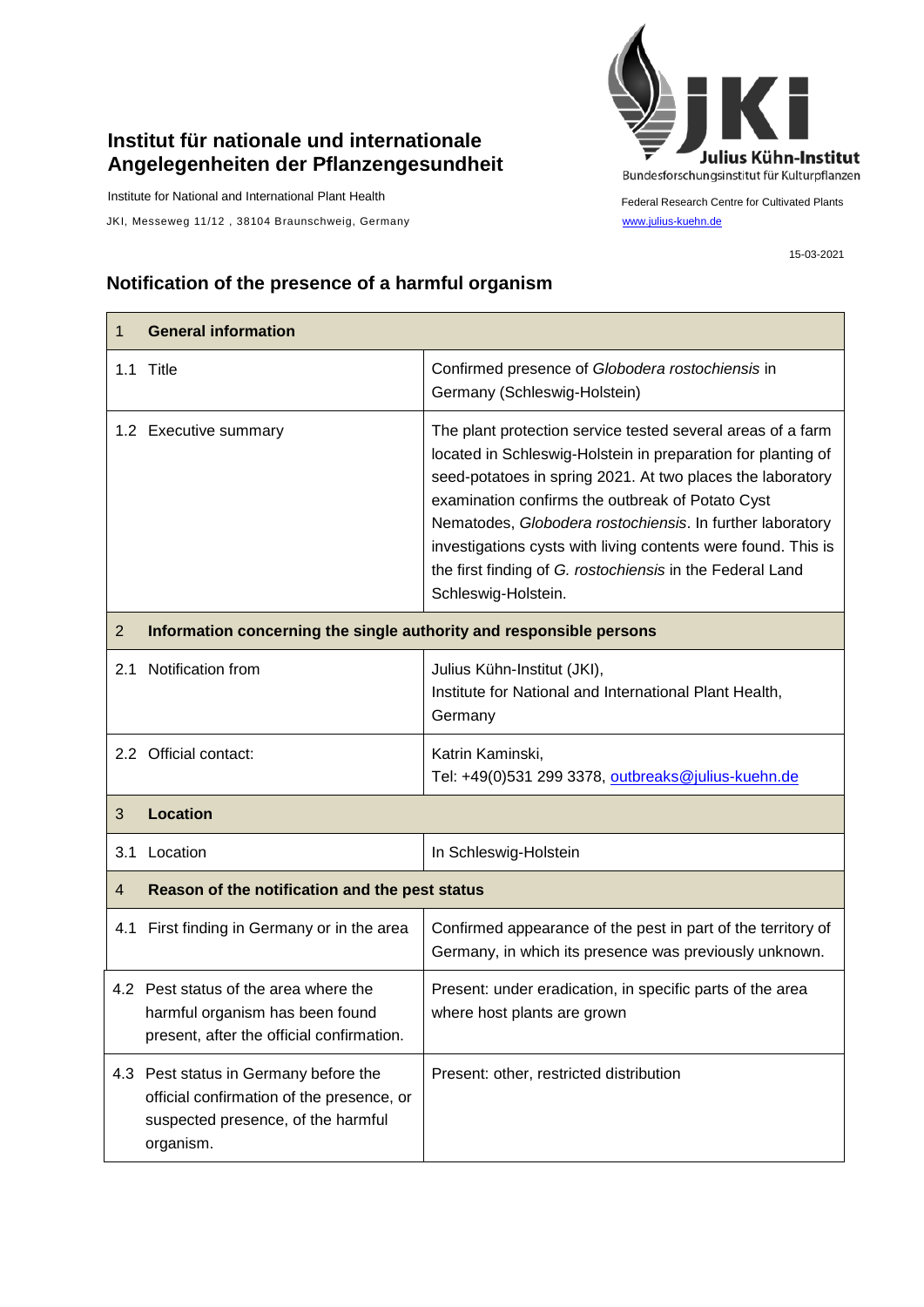|          | 4.4 Pest status in Germany after the<br>official confirmation of the presence of<br>the harmful organism. | Present: other, restricted distribution                                                                                                                |  |
|----------|-----------------------------------------------------------------------------------------------------------|--------------------------------------------------------------------------------------------------------------------------------------------------------|--|
| 5        | Finding, sampling, testing and confirmation of the harmful organism                                       |                                                                                                                                                        |  |
| 5.1      | How the presence or appearance of<br>the harmful organism was found.                                      | Information submitted by professional operators,<br>laboratories or other persons.                                                                     |  |
|          | 5.2 Date of finding:                                                                                      | 08-02-2021                                                                                                                                             |  |
|          | 5.3 Sampling for laboratory analysis.                                                                     | Date of sampling: 22-10-2020                                                                                                                           |  |
|          | 5.4 Name and address of the Laboratory                                                                    | Landwirtschaftskammer Schleswig-Holstein -<br>Pflanzenbau, Pflanzenschutz, Umwelt Diagnose-Labor<br>Westring 383<br>24118 Kiel<br>Germany              |  |
| 5.5      | Diagnostic method                                                                                         | According to peer reviewed protocols: PM 7/40 (3) -<br>Globodera rostochiensis and Globodera pallida                                                   |  |
| 5.6      | Date of official confirmation of the<br>harmful organism's identity.                                      | 08-02-2021                                                                                                                                             |  |
| 6        | Infested area, and the severity and source of the outbreak in that area                                   |                                                                                                                                                        |  |
| 6.1      | Size and delimitation of the infested<br>area.                                                            | 4.5 ha                                                                                                                                                 |  |
|          | 6.2 Characteristics of the infested area<br>and its vicinity.                                             | Open air - production area: field (arable, pasture)<br>Object: soil                                                                                    |  |
|          | 6.3 Infested plant(s), plant product(s) and<br>other object(s).                                           | Soil                                                                                                                                                   |  |
|          | 6.4 Severity of the outbreak.                                                                             | The outbreak is restricted and located on one farm.                                                                                                    |  |
| 6.5      | Source of the outbreak                                                                                    | The source of the outbreak could not be finally clarified.                                                                                             |  |
| 7        | <b>Official phytosanitary measures</b>                                                                    |                                                                                                                                                        |  |
| 7.1      | Adoption of official phytosanitary<br>measures.                                                           | Official phytosanitary measures have been taken:<br>Those measures are taken inside the demarcated area<br>Cultivation of seed potatoes is prohibited. |  |
| $\sim$ 2 | Objective of the official phytosanitary<br>measures.                                                      | Eradication                                                                                                                                            |  |
|          | 7.3 Measures affecting the movement of<br>goods.                                                          | Measures do not affect the import into or movement within<br>the Union of goods.                                                                       |  |